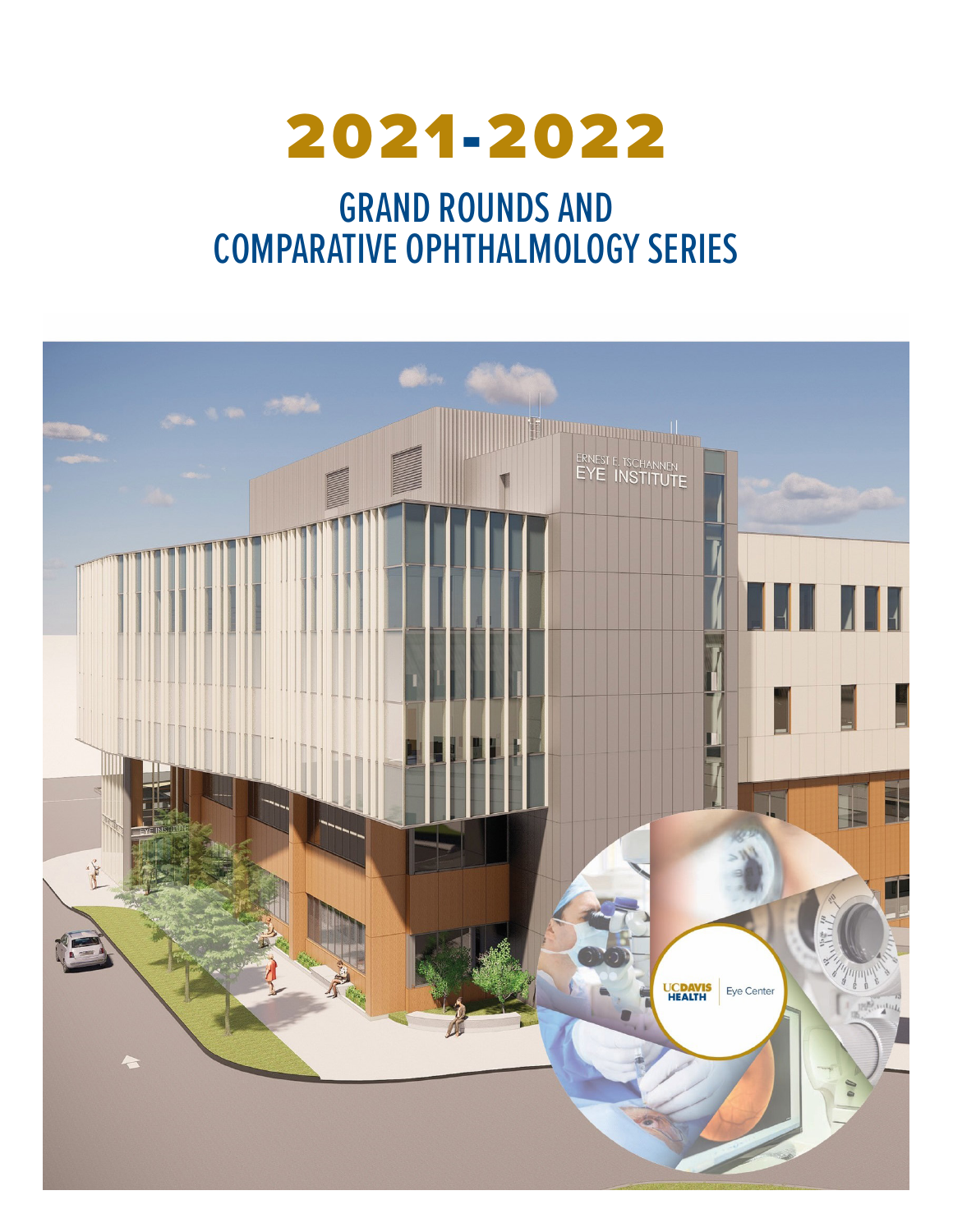## **Dear Colleagues,**

We are pleased to announce the 2021-2022 UC Davis Eye Center Continuing Medical Education activities.

Each year, our department provides a series of Grand Rounds and Comparative Ophthalmology Series, didactic programs, and our Annual Symposium, designed to provide the community and our region with high-quality continuing medical education in ophthalmology.

Each of the Grand Rounds and Comparative Ophthalmology activities have been approved for up to three (3) *AMA PRA Category 1 Credits™*. For the coming year, we have planned an exciting Grand Rounds and Comparative Ophthalmology Series listed in this brochure. We invite you to join us at the Eye Center for these CME activities in each of the subspecialties of ophthalmology.

The Annual Ophthalmology Symposium, NAPA EYE 2022, will be returning to the Napa Valley Marriott Hotel, May 13-15, 2022. The full program, registration form and hotel information will be posted on the Eye Center's website.

On Saturday, June 11, 2022, the Eye Center will host the Resident, Fellow and Alumni Research Day on the UC Davis Medical Center Campus. This one-day educational program will include resident and fellow research presentations and will feature the Alumnus of the Year Lecturer and the Byron Demorest Lecturer.

We hope you will take advantage of these excellent educational opportunities.

Sincerely,

U Thannis

Mark J. Mannis, M.D. Natalie Fosse Endowed Chair In Vision Science Research

## SYMPOSIA CALENDAR

## MAY 13-15, 2022

NAPA EYE 2022 *Napa Valley Marriott Hotel Napa, CA*

## JUNE 11, 2022

Resident, Fellow and Alumni Research Day *Education Building UCDMC Campus Sacramento, CA*

## CONFERENCE LOCATIONS

**AMBULATORY CARE CENTER (ACC) 2400 & 3015B** 4860 Y STREET, SACRAMENTO

**CENTER FOR HEALTH & TECHNOLOGY (CHT) 1341** 4610 X STREET, SACRAMENTO

**VETERINARY MEDICINE (VET MED)** VET MED II, DAVIS

## **CONFERENCE SCHEDULE**

| $7:30 - 8:30$  | <b>PATIENT EXAMS (WHEN APPLICABLE)</b> |
|----------------|----------------------------------------|
| $8:30 - 9:30$  | <b>GRAND ROUNDS</b>                    |
| $9:30 - 11:30$ | <b>VISITING PROFESSOR LECTURE</b>      |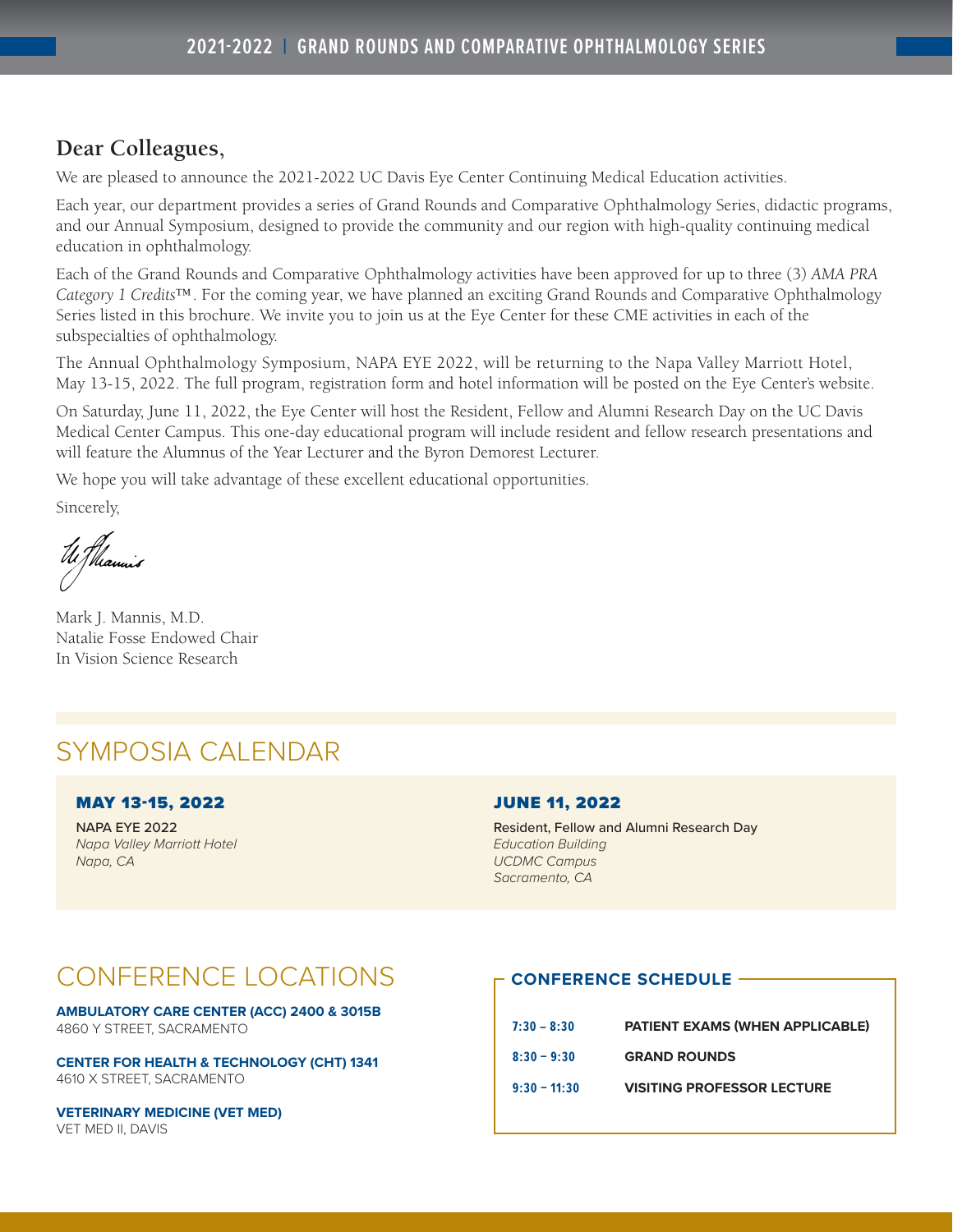## OCTOBER 1, 2021

## **8:00-11:00am OCULOPLASTICS**

**VIRTUAL – LINK WILL BE EMAILED PRIOR TO EVENT ACC 2400 and 3015B**

> Stuart R. Seiff, M.D., F.A.C.S. The Pacific Center for Oculofacial and Aesthetic Plastic Surgery San Francisco, CA

## OCTOBER 8, 2021

## **7:00-8:30am FALL INTERNATIONAL TELEMEDICINE VIRTUAL – LINK WILL BE EMAILED PRIOR TO EVENT** Mark Mannis, M.D.

International Telemedicine Part I with the Federal University of São Paulo São Paulo, Brazil

## NOVEMBER 5, 2021

#### **8:00-11:00am NEURO-OPHTHALMOLOGY VIRTUAL – LINK WILL BE EMAILED PRIOR TO EVENT ACC 2400 and 3015B**

Heather Moss, M.D., Ph.D. Department of Ophthalmology Stanford University Medical Center Palo Alto, CA

## FEBRUARY 4, 2022

#### **8:00-11:00am RETINA**

#### **VIRTUAL – LINK WILL BE EMAILED PRIOR TO EVENT ACC 2400 and 3015B**

Mark Pennesi, M.D., Ph.D. Casey Eye Institute Oregon Health Sciences University Portland, OR

## MARCH 4, 2022

#### **8:00-11:00am CORNEA**

**ACCME** ACCREDITED WITH<br>COMMENDATION

#### **VIRTUAL – LINK WILL BE EMAILED PRIOR TO EVENT ACC 2400 and 3015B**

Anat Galor, M.D., M.S.P.H. Bascom Palmer Eye Institute University of Miami/Miller School of Medicine Miami, FL

## APRIL 1, 2022

#### **8:00-11:00am UVEITIS**

#### **VIRTUAL – LINK WILL BE EMAILED PRIOR TO EVENT ACC 2400 and 3015B**

Steven Yeh, M.D. Truhlsen Eye Institute University of Nebraska Medical Center Omaha, NE

## APRIL 8, 2022

#### **7:30-9:30am COMPARATIVE OPHTHALMOLOGY: VET MEDICINE VIRTUAL – LINK WILL BE EMAILED PRIOR TO EVENT VET MED**

Christopher Murphy, D.V.M., Ph.D. UC Davis Eye Center University of California, Davis School of Medicine and Veterinary Medicine Davis, CA

## MAY 6, 2022

#### **8:00-11:00am PEDIATRIC OPHTHALMOLOGY VIRTUAL – LINK WILL BE EMAILED PRIOR TO EVENT ACC 2400 and 3015B**

Gil Binenbaum, M.D., M.S.C.E. Children's Hospital of Philadelphia University of Pennsylvania, School of Medicine Philadelphia, PA

## JUNE 3, 2022

#### **8:00-11:00am GLAUCOMA VIRTUAL – LINK WILL BE EMAILED PRIOR TO EVENT**

 **ACC 2400 and 3015B**

Yvonne Ou, M.D. Department of Ophthalmology University of California, San Francisco School of Medicine San Francisco, CA

## JUNE 24, 2022

#### **7:00-8:30am SPRING INTERNATIONAL TELEMEDICINE VIRTUAL – LINK WILL BE EMAILED PRIOR TO EVENT CHT ROOM 1341**

Mark Mannis, M.D. International Telemedicine Part II with the Federal University of São Paulo São Paulo, Brazil

## ACCREDITATION

The University of California, Davis Health is accredited by the Accreditation Council for Continuing Medical Education (ACCME) to provide continuing medical education for physicians.

## CREDIT DESIGNATION

PHYSICIAN CREDIT: The University of California, Davis, Health designates this live activity for a **maximum of 3** *AMA PRA Category 1 Credits™*. Physicians should claim only the credit commensurate with the extent of their participation in the activity.